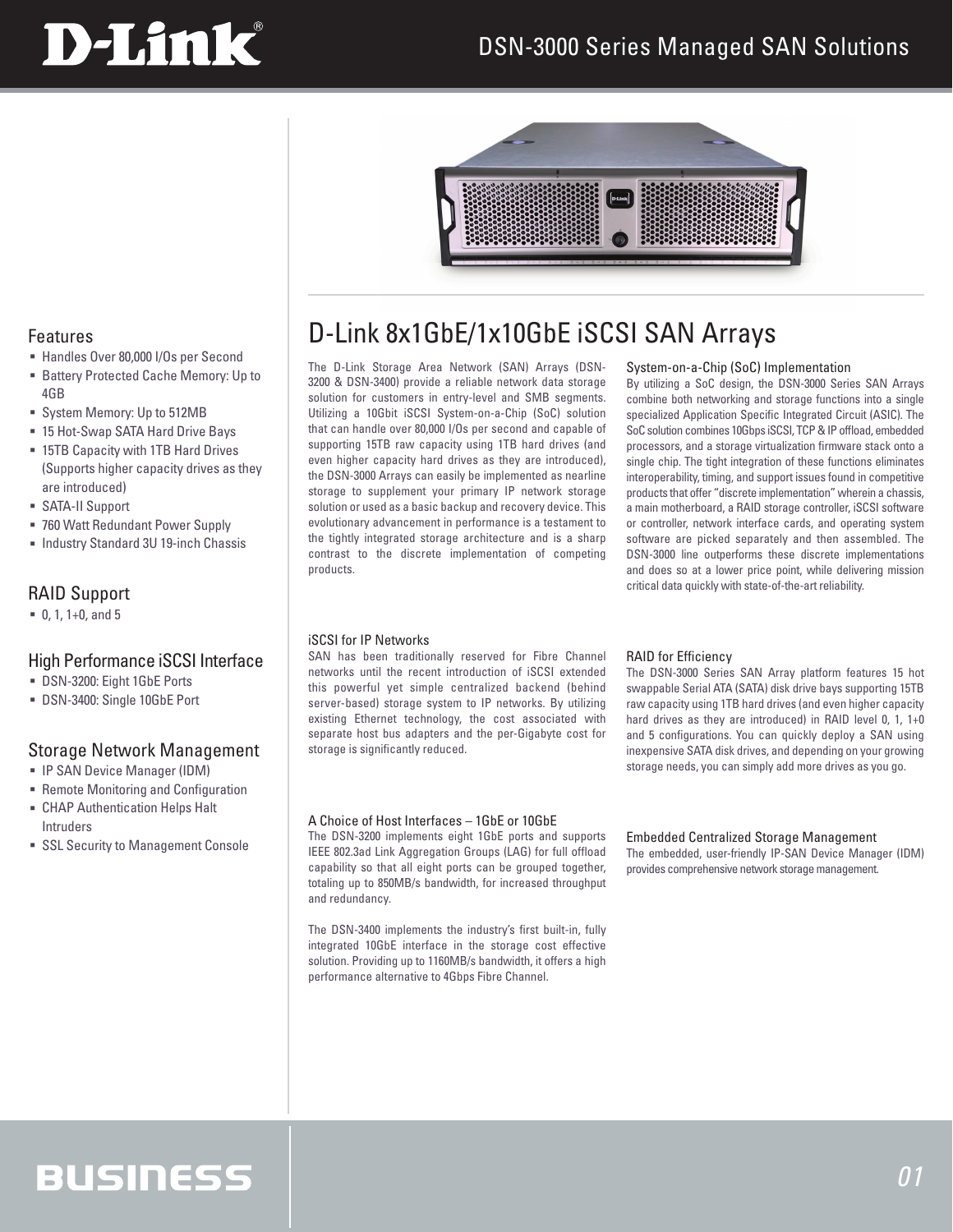# **D-Link**



### D-Link 8x1GbE/1x1GbE iSCSI SAN Arrays

### Advanced Management Features

The DSN-3000 Series provides additional advanced features for efficient management of network storage and optimal performance.

Cache Management provides adaptive and persistent cache management. This provides write-back, write-through, write coalescing and multi-stream read-ahead on a volume basis, optimizing cache utilization and performance in an application-dependent manner.

VLAN Zoning supports IEEE 802.1q VLAN tagging to segregate traffic into isolated zones for secure access and jumbo frames, improving network throughput and reducing CPU overhead.

Volume Virtualization utilizes the concept of storage Extents. Extents are the fundamental building blocks used to enable features such as RAID, online capacity expansion and volume migration. Drives of dissimilar size can be used to create volumes. Growth can occur without volume migration or reconstruction. Single drives can contain multiple and divergent RAID technologies.

RAID Support for RAID Levels 0, 1, 1+0 and 5 (striped sets, mirrored sets, striped mirrored sets, and parity sets) allows for different storage options.

Online Capacity Expansion and RAID Level Migration is performed online with minimal impact on users. For example, a mirror volume of two drives can easily be converted to a parity volume of three or more drives while users continue to access this storage.

Micro Rebuilds provide protection against unresponsive SATA commands by forcing a response within a preset time limit.

Whether you are looking for a low-cost block-based solution for data backup and recovery, replacement of some of your inefficient Direct-Attached Storage (DAS) drives, or cost-effective centralized storage for your servers, the DSN-3000 Series has a solution for you.

### Technical Specifications

| Model                                                                         | DSN-3200                                                                                             | DSN-3400                                                                                           |
|-------------------------------------------------------------------------------|------------------------------------------------------------------------------------------------------|----------------------------------------------------------------------------------------------------|
| <b>Features</b>                                                               |                                                                                                      |                                                                                                    |
| Drive Bays                                                                    | 15                                                                                                   | 15                                                                                                 |
| Drive Interface Support                                                       | SATA-II support                                                                                      | SATA-II support                                                                                    |
| <b>System Memory</b>                                                          | 256MB to 512MB (512MB standard)                                                                      | 256MB to 512MB (512MB standard)                                                                    |
| <b>Cache Memory</b>                                                           | 256MB to 4GB (512MB standard)                                                                        | 256MB to 4GB (512MB standard)                                                                      |
| <b>Battery Backup for Cache</b>                                               | Standard (approximately 72 hours on full charge)                                                     | Standard (approximately 72 hours on full charge)                                                   |
| <b>Bandwidth</b>                                                              | Up to 850Mbytes per second                                                                           | Up to 1,160Mbytes per second                                                                       |
| <b>Storage Capacity</b>                                                       | 15TB capacity with 1TB hard drives (supports for higher<br>capacity drives as they are introduced)   | 15TB capacity with 1TB hard drives (supports for higher<br>capacity drives as they are introduced) |
| <b>Operating Systems Supported</b><br>Please see support.dlink.com for latest | Windows Vista <sup>®</sup> 32-bit & x64 (Ultimate & Enterprise)<br>w/Built-in iSCSI initiator        | Windows Vista 32-bit & x64 (Ultimate & Enterprise)<br>w/Built-in iSCSI initiator                   |
| support information                                                           | Windows Server 2003 <sup>®</sup> 32-bit & x64 SP1 (Standard &<br>Enterprise) w/v2.07 iSCSI initiator | Windows Server 2003 32-bit & x64 SP1 (Standard &<br>Enterprise) w/v2.07 iSCSI initiator            |
|                                                                               | Windows Server 2003 R2 32-bit & x64 (Standard &<br>Enterprise) w/v2.07 iSCSI initiator               | Windows Server 2003 R2 32-bit & x64 (Standard &<br>Enterprise) w/v2.07 iSCSI initiator             |
|                                                                               | Windows <sup>®</sup> XP Pro 32-bit & x64 w/v2.07 iSCSI initiator                                     | Windows XP Pro 32-bit & x64 w/v2.07 iSCSI initiator                                                |
|                                                                               | Windows <sup>®</sup> 2000 Advanced Server w/v1.6 & v2.01 iSCSI<br>initiator                          | Windows 2000 Advanced Server w/v1.6 & v2.01 iSCSI<br>initiator                                     |
|                                                                               | Red Hat <sup>®</sup> 7.3                                                                             | Red Hat 7.3                                                                                        |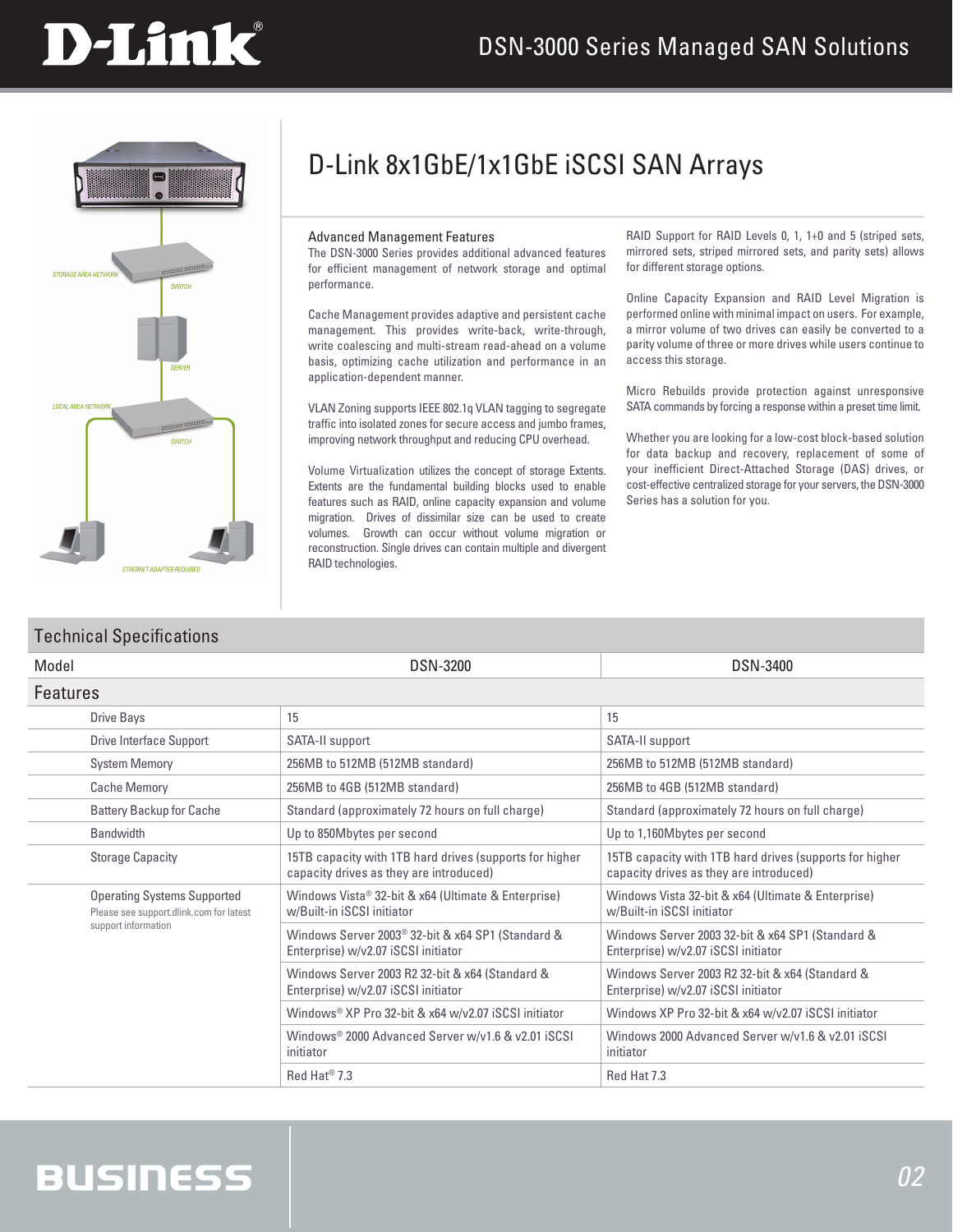# D-Link®



## D-Link 8x1GbE/1x1GbE iSCSI SAN Arrays

| Model                                                     | <b>DSN-3200</b>                                                                                                                                                                | <b>DSN-3400</b>                                                                                                              |
|-----------------------------------------------------------|--------------------------------------------------------------------------------------------------------------------------------------------------------------------------------|------------------------------------------------------------------------------------------------------------------------------|
| <b>Operating Systems Supported</b>                        | Red Hat Enterprise AS update 5                                                                                                                                                 | Red Hat Enterprise AS update 5                                                                                               |
| (Cont.)<br>Please see support.dlink.com for latest        | SuSE <sup>®</sup> Professional 9.3 32-bit & x64                                                                                                                                | SuSE Professional 9.3 32-bit & x64                                                                                           |
| support information                                       | SuSE Enterprise Server 10.2 32-bit (x86)                                                                                                                                       | SuSE Enterprise Server 10.2 32-bit (x86)                                                                                     |
|                                                           | Mac OS X (10.4 & 10.5)                                                                                                                                                         | Mac OS X (10.4 & 10.5)                                                                                                       |
| Supported NICs, iSCSI Accelerators                        | Intel <sup>®</sup> Pro 1000MT & XT [1GbE]                                                                                                                                      | Intel Pro 1000MT & XT [1GbE]                                                                                                 |
| and iSCSI HBAs<br>Please see support.dlink.com for latest | Intel Pro 10000 CX4 [10GbE]                                                                                                                                                    | Intel Pro 10000 CX4 [10GbE]                                                                                                  |
| support information                                       | Myricom 10G-PCIE-8A-C+E [10GbE]                                                                                                                                                | Myricom 10G-PCIE-8A-C+E [10GbE]                                                                                              |
|                                                           | Chelsio <sup>®</sup> S310X-SR-XFP [10GbE]                                                                                                                                      | Chelsio <sup>®</sup> S310X-SR-XFP [10GbE]                                                                                    |
|                                                           | Neterion <sup>®</sup> Xframe <sup>®</sup> II & Xframe E [10GbE]                                                                                                                | Neterion Xframe II & Xframe E [10GbE]                                                                                        |
|                                                           | Alacritech <sup>®</sup> SES2104ET (drivers: SNP 9.1.0.1092 & 7.3.1.0)                                                                                                          | Alacritech SES2104ET (drivers: SNP 9.1.0.1092 & 7.3.1.0)                                                                     |
|                                                           | Alacritech SES2102ET (drivers: SNP 9.1.0.1092 & 7.3.1.0)                                                                                                                       | Alacritech SES2102ET (drivers: SNP 9.1.0.1092 & 7.3.1.0)                                                                     |
|                                                           | QLogic <sup>®</sup> 4010C, 4052C, & 4062C                                                                                                                                      | QLogic <sup>®</sup> 4010C, 4052C, & 4062C                                                                                    |
| <b>iSCSI Network Interface</b>                            |                                                                                                                                                                                |                                                                                                                              |
| <b>iSCSI Network Interface</b>                            | Eight 1GbE Copper                                                                                                                                                              | One 10GbE (XFP Copper or Fiber sold separately)                                                                              |
| Host Interface                                            | iSCSI Draft 20 compliant initiator                                                                                                                                             | iSCSI Draft 20 compliant initiator                                                                                           |
| Connections                                               | 1.024 hosts                                                                                                                                                                    | 1,024 hosts                                                                                                                  |
| <b>CHAP Authentication</b>                                | Yes                                                                                                                                                                            | Yes                                                                                                                          |
| <b>Access Control of Management</b>                       | Yes                                                                                                                                                                            | Yes                                                                                                                          |
| <b>iSCSI/TCP/IP Full HW Offload</b>                       | Yes                                                                                                                                                                            | Yes                                                                                                                          |
| Jumbo Frames Support                                      | Yes                                                                                                                                                                            | Yes                                                                                                                          |
| LAG Support (Link Aggregation)                            | Up to eight LAGs (IEEE802.3ad Link Aggregation Group)                                                                                                                          | Not Applicable                                                                                                               |
| <b>VLAN Support</b>                                       | Up to eight 1-to-1 mapping between IP subnet and VLAN.<br>Multiple VLANs per physical port with VLAN tag. All<br>physical ports in LAG belong to same VLAN<br>(IEEE802.10 Tag) | Up to eight 1-to-1 mapping between IP subnet and VLAN.<br>Multiple VLANs per physical port with VLAN tag<br>(IEEE802.10 Tag) |
| Volume & RAID Support                                     |                                                                                                                                                                                |                                                                                                                              |
| <b>RAID Controller</b>                                    | Single-Integrated in ASIC                                                                                                                                                      | Single- Integrated in ASIC                                                                                                   |
| <b>RAID Support</b>                                       | RAID Levels 0, 1, 1+0 and 5                                                                                                                                                    | RAID Levels 0, 1, 1+0 and 5                                                                                                  |
|                                                           | (Striped sets, mirrored sets, striped mirrored sets and<br>parity sets)                                                                                                        | (Striped sets, mirrored sets, striped mirrored sets and<br>parity sets)                                                      |
| Volumes                                                   | 1,024 Virtual Volumes (256 accessible per initiator)                                                                                                                           | 1,024 Virtual Volumes (256 accessible per initiator)                                                                         |
| <b>Target Nodes</b>                                       | 1,024                                                                                                                                                                          | 1,024                                                                                                                        |
| <b>Online Capacity Expansion</b>                          | Yes                                                                                                                                                                            | Yes                                                                                                                          |
| <b>Hot Swappable Drives</b>                               | Yes                                                                                                                                                                            | Yes                                                                                                                          |
| <b>Instant Volume Access</b>                              | Yes                                                                                                                                                                            | Yes                                                                                                                          |
| <b>Free Space Defragmentation</b>                         | Yes                                                                                                                                                                            | Yes                                                                                                                          |
| <b>Auto-Detection Failed Drive</b>                        | Yes                                                                                                                                                                            | Yes                                                                                                                          |